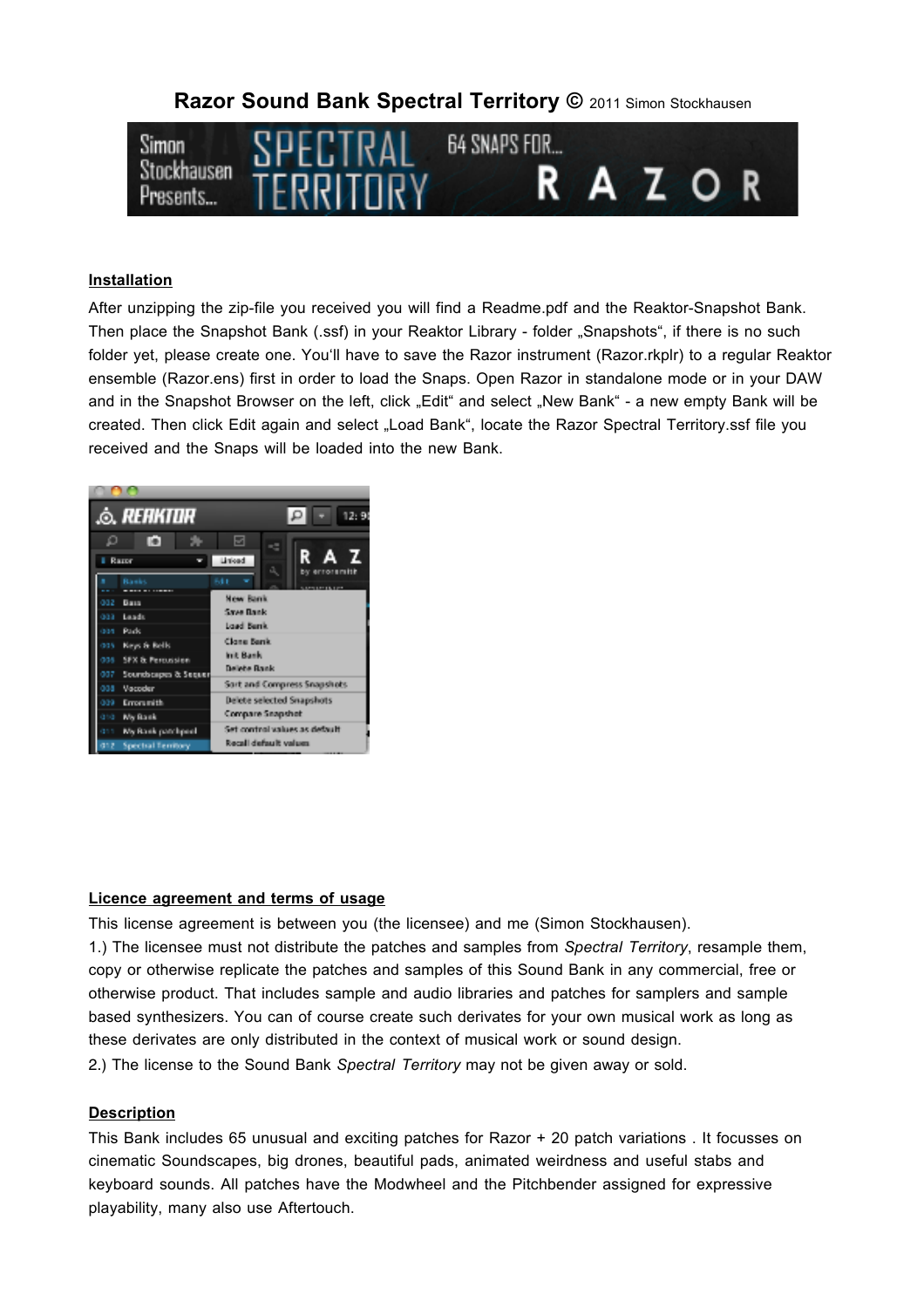## **Technical stuff**

I advise you to also assign Midi Controllers to the various Razor knobs to control the parameters in realtime or automate them in your DAW, Just right click/control+click on any knob and use the "Midi Learn" function or assign the automation IDs in the knob's properties. Razor is set to 6 voices by default, I set it to 10 voices in the instrument properties while programming this Bank so I could play bigger chords without the "stealing notes" effect which cuts off decaying sounds as soon as the 6 voices are all used. This of course increases the CPU load. If some patches exceed the CPU power of your machine, reduce the Quality setings (most patches are set to medium in this Bank) and switch off the ..3D"- Animation in the GUI which uses quite a lot of CPU.

NOTE: This Sound Bank requires the full version of Reaktor. It does not work with the Reaktor player version.

# **Patchlist**

There are 65 original patches and 20 variations. Quite a few patches would qualify for more than one category, the current order made the most sense to me. I added some remarks if I thought that was neccessary. The patch variation have a "var" included in their name, All patches marked with "AT" use Aftertouch.

## **Soundscapes**

- 1.) Hightech Paradise 2.) Feeling strange today 3.) Nuclear Scape 4.) New World Pad
- 5 A.) Dreaming...
- 5 B.) Dreaming...var
- 6 A.) Ocean Stars
- 6 B.) Ocean Stars var
- 7 A.) Glass Dreams
- 7 B.) Glass Dreams+Drone var
- 8.) Solar Scape
- 9.) Dirty Meditation
- 10.) Gonglike Scape AT
- 11 A.) Horizontal Decay
- 11 B.) Horizontal Decay var
- 12.) Secret Morse Code (watch out for subbass peaks)
- 13.) Formant Birds
- 14 A.) Glass Machine
- 14 B.) Glass Machine var
- 15.) Suburbia

# **Pads and Drones**

- 16.) Galaxy Pad
- 17.) Leaving Earth
- 18.) Gentle Morning
- 19.) Echo Chord (control the pulsation speed with ECHO->Delay)
- 20 A.) Cold World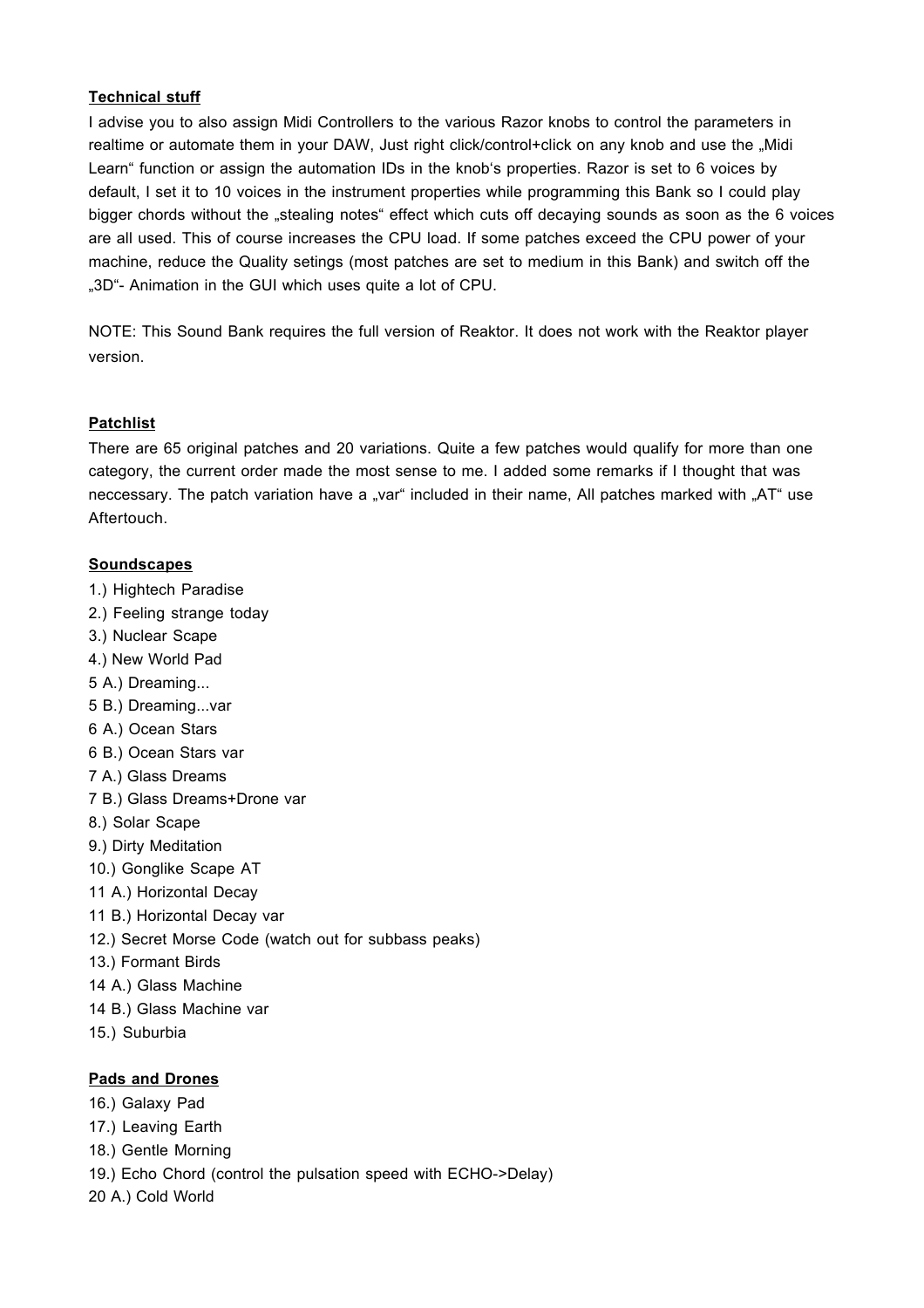- 21 B.) Cold World var 22.) Vowel Rider 23.) Rising Vowel Pad 24.) Even Rise 25.) Prime Time 26 A.) Roman Empire Pad AT 26 B.) Roman Empire Pad AT var 27 A.) Unhealthy Drone 27 B.) Unhealthy Drone var 28.) Ocean Drone
- 29.) Satmonster

### **Animated**

- 30.) Happy Harmonics
- 31.) Falling Pulsator
- 32.) Harmonic Rider AT
- 33.) Pulse Panner
- 34.) Sync Monster AT
- 35.) Microcosm AT
- 36.) Synced Vowel Sequence AT
- 37.) So Nervous! AT
- 38.) Sync Rider AT
- 39 A.) Synced Randomizer
- 39 B.) Synced Randomizer var
- 40 A.) Evolving Distpecker
- 40 B.) Evolving Glasspecker var
- 41 A.) Insisting
- 41 B.) Insisting var

#### **Stabs & Bells**

- 42.) Decaying Bursts 43 A.) Big Bellstab 43 B.) Big Bellstab var 44 A.) Noise Stab 44 B.) Noise Stab+Space var 45 A.) Short Beauty 45 B.) Short Beauty Poly var 46.) Mystery Bells 47.) Percussive Gremlin 48.) Dirt Bass
- 49.) Sync Monster Bass

# **Keys & Leads**

- 50 A.) Lonely Soul 50 B.) Lonely Soul Poly var 51.) Falling Chimes 52.) Asian Lead
- 53.) Singing Monk